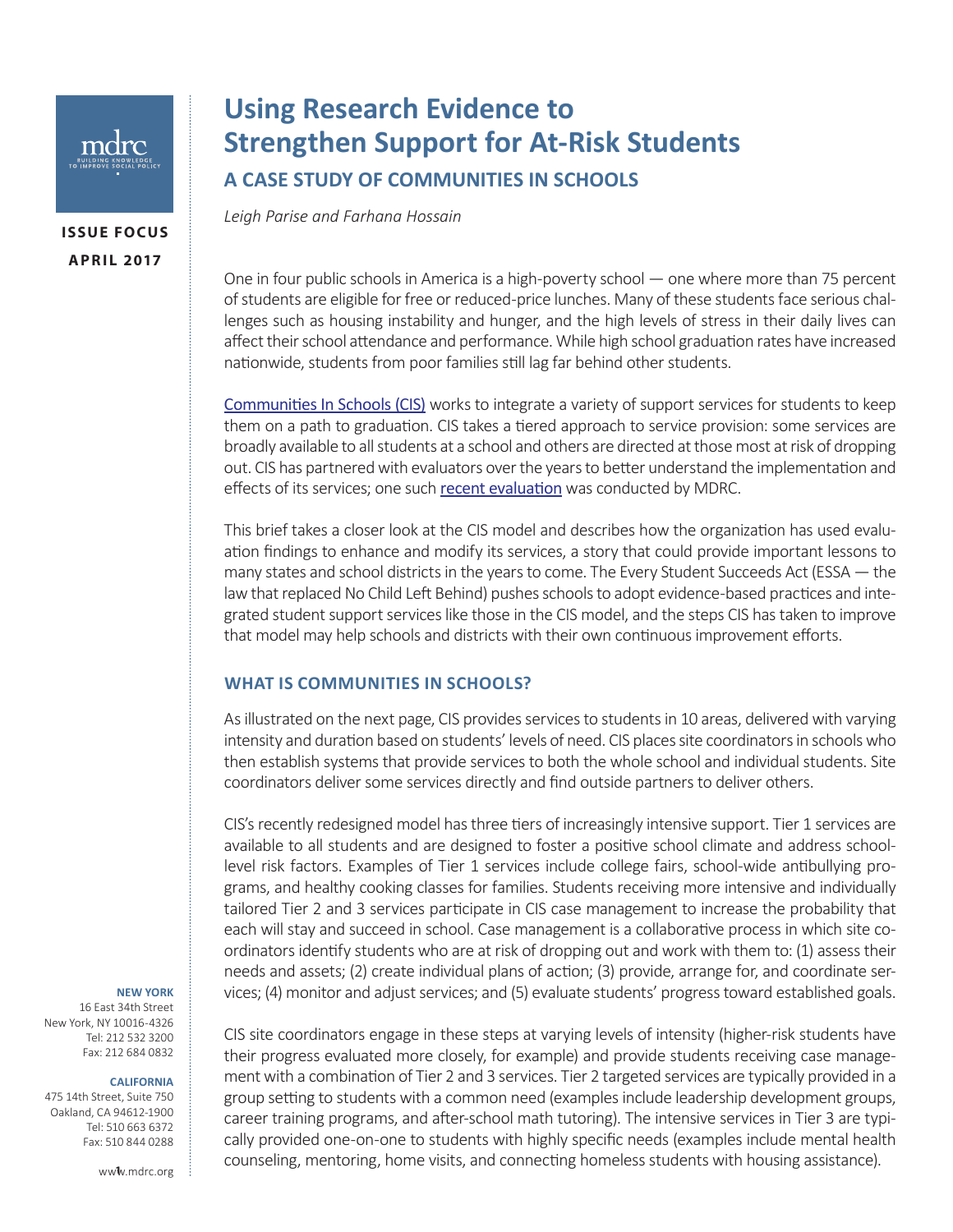# SNAPSHOT: Communities In Schools

CIS provides a model of tiered and integrated support services to help students stay in school.

#### **Services are offered in 10 areas.**

- 
- **Basic needs and resources**
- **Behavior**
- College, career preparation
- Community service
- **Enrichment, motivation**
- **Family engagement**
- **Life and social skills**
- **Mental health**
- **Physical health**

# **Support in each area is offered in three tiers. Students with different needs**



**varying intensity.**<br>Academic assistance **Contract Contract Contract Contract Contract Contract Contract Contract Contract Contract Contract Contract Contract Contract Contract Contract Contract Contract Contract Contract** short-term services offered to all students

**Tier 2: Targeted**

**Tier 1: School-wide** 



CASE-MANAGED **STUDENTS** 



Services typically provided in groups to students with a common need **Tier 3: Individual**

The most intensive services for students with highly specific needs

# **and risks receive services of**



For example, a high-risk student is likely to receive more Tier 2 and 3 services, whereas a lower-risk student may receive more Tier 2 services.

### **Support services have different central goals in elementary, middle, and high schools.**

| ELEMENTARY SCHOOL | Attendance; parent<br>engagement; social and<br>emotional development |
|-------------------|-----------------------------------------------------------------------|
| MIDDLE SCHOOL     | Behavior; social and<br>emotional development                         |
| HIGH SCHOOL       | Persistence; completion;<br>college and career readiness              |

About 90% of the 1.5 million students served by CIS qualify for free or reduced-price lunches.

**CIS currently works in more than 2,300 schools across 25 states and the District of Columbia.**



# How does CIS work in schools and communities?

## **CIS National**

Oversees the development and enhancement of the model and develops tools and resources for implementation.

# **CIS Affiliates**

Nonprofit organizations oversee local implementation, build partnerships, and hire and train site coordinators.



**CIS Site Coordinators** Work in schools to plan services and provide support to students.

# **Community Partners**

Service providers and other organizations in the community work with site coordinators to support students.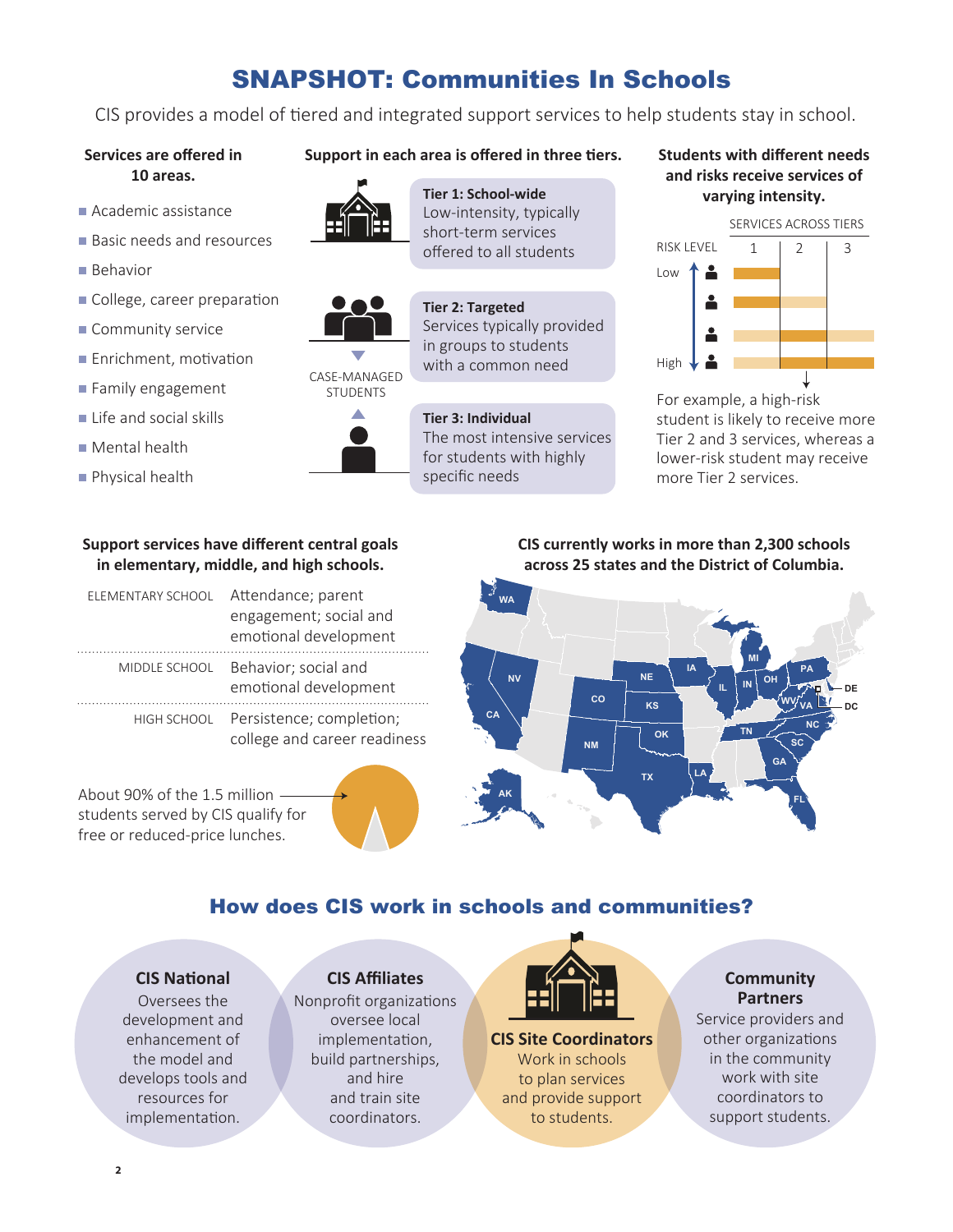# **HOW DID CIS USE EVALUATIONS TO INFORM ITS CONTINUOUS IMPROVEMENT EFFORTS?**

A recent evaluation by MDRC and an earlier one conducted by ICF International have shown some positive and some inconclusive findings for the CIS model as a whole and for CIS case management.

- **• MDRC's study found that elementary school students' attendance improved more in schools implementing the CIS whole-school model than it did in schools without CIS.**
- **• Both studies have found that high schools implementing CIS whole-school services increased their graduation rates.** Because of limitations related to finding a group of credible comparison schools it is not clear that CIS was more effective than other approaches, but the CIS model appears to be at least as effective.
- **• MDRC's study found that CIS case management succeeded in getting targeted students into more support activities and improving several of their nonacademic outcomes.** But case management did not improve students' attendance, academic performance, or behavior relative to students who did not receive case management. The earlier ICF study had found positive effects on some outcomes related to attendance and academics.

In addition to assessing the effects of CIS services overall, both evaluations analyzed the model's effects on different subgroups of students. The studies also collected information from students, CIS staff members, and staff members from participating schools to shed light on the factors that affect the model's implementation. This information helped CIS make decisions about its program, so that evaluation was a constructive process rather than simply a thumbs-up or thumbs-down endeavor. In fact, based on findings from these evaluations, CIS has taken steps to:

#### **1. Make sure that services implemented in CIS schools are faithful to the CIS model.**

CIS serves thousands of schools nationwide; the national office is responsible for developing and enhancing the CIS model and independent local affiliates oversee its implementation. The ICF evaluation suggested that some CIS schools were implementing the model better than others, and that higher-quality implementation was associated with stronger impacts. In response, CIS National defined core components of the CIS model, set network-wide standards for implementation, and developed training and resources to help affiliates understand and meet those standards.

## **2. Introduce greater differentiation in case management to accommodate varying needs.**

MDRC's evaluation found that moderate-risk students receiving case management received similar types and amounts of services as higher-risk students. CIS had been using a two-tier servicedelivery model, but in response to this finding it shifted to the three-tier model described above. This new approach is closer to the tiered frameworks many schools have adopted in recent years. It emphasizes that students fall on a continuum of risks and needs, and provides different services to better meet those needs. CIS National has also provided more specific guidance to affiliates concerning case management.

#### **3. Target students at stages in their school careers when they can benefit the most.**

The MDRC and ICF evaluations both suggested that CIS case management may work the best for students who begin receiving it when they first enter middle or high school. CIS is therefore redoubling its efforts to target students during those transition years.

#### **4. Build systems for continuous monitoring and data collection.**

MDRC's early implementation research found variation among affiliates in the degree to which they were monitoring student progress and adjusting services as needed. In response CIS has imple